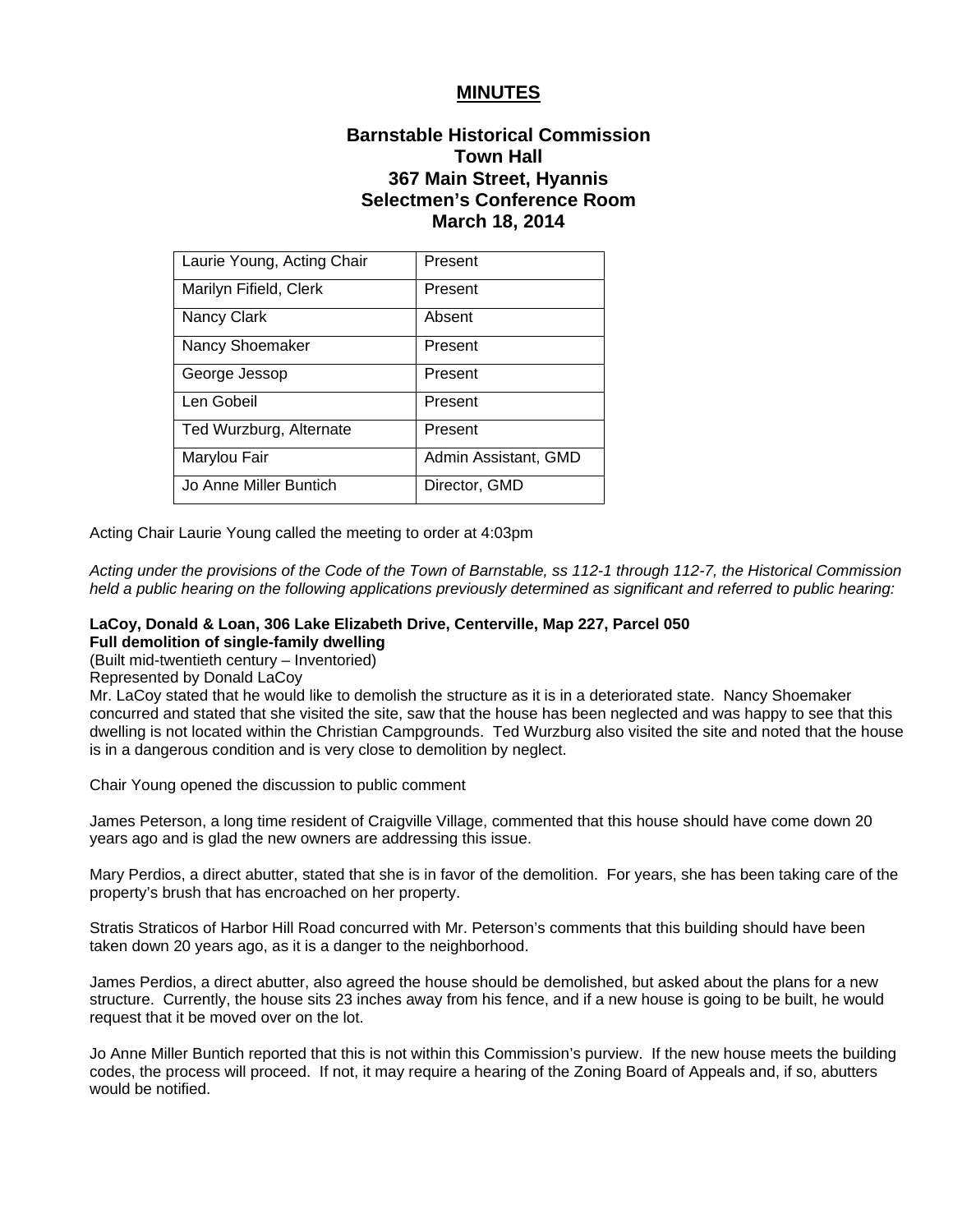**Motion duly made by Len Gobeil, seconded by Nancy Shoemaker, that the Historical Commission finds, after review and consideration of public testimony, application and record file for demolition proposed at 306 Lake Elizabeth Drive, Centerville, that the structure to be demolished is not a preferably preserved significant building.** 

**So Voted Unanimously** 

**Motion duly made by Len Gobeil, seconded by Ted Wurzburg, that, in accordance with Chapter 112F, the Historical Commission determines that the demolition of the structure located at 306 Lake Elizabeth Drive, Centerville, would not be detrimental to the historical, cultural or architectural heritage or resource of the Town.** 

**So Voted Unanimously** 

### **Berkery, Andrew & Joan, 49 Lafayette Avenue, Hyannis Port, Map 287, parcel 047 Full demolition of cottage & partial demolition of single-family dwelling**

(Built c.1920, Contributing Structure - Hyannis Port National Register Historic District, not Inventoried) Represented by Mark Grenier, MG Design Build, Inc.

Jo Anne Miller Buntich reminded the Commission that due to the building's status as a Contributing Structure in a National Register District, they need to consider whether the changes represent a significant alteration that may involve referral to the Cape Cod Commission.

Chair Young confirmed that the term "alteration" refers only to the portion of the building that is to be demolished, not the proposed construction. Jo Anne Miller Buntich added that the cottage proposed for demolition does not seem to be rated as Contributing, so Commissioners should consider only the dwelling.

Mr. Grenier felt that the proposed changes would not affect the significance of the structure, but are in keeping with the neighborhood.

Nancy Shoemaker stated that the Commission should consider if the changes jeopardize the National Register listing of the structure.

George Jessop reviewed each of the elevations to determine if changes amount to a substantial alteration. The porch will be reconstructed in the same manner as the existing structure, and he does not believe it jeopardizes the front elevation. There is no change to the left elevation. The right elevation has a proposed addition, but there is no change to the profile of the  $2^{nd}$  floor and no change to the outline of the building. The  $2^{nd}$  floor windows, dormers and outline are unchanged. The rear elevation changes do not impact the height of the structure. In whole, he considered them minor in nature and not jeopardizing the historic structure.

**Motion duly made by Len Gobeil, seconded by Ted Wurzburg, that, in accordance with Enabling Regulations of the Code of the Cape Cod Commission Regulations, Chapter A, Section 1(c), Definition of Substantial Alteration, the Historical Commission does not find that the proposed demolition of the portions of the building located at 49 Lafayette Avenue, Hyannis Port, would constitute an alteration that jeopardizes its status as a Contributing Structure in a National Register Historic District.** 

**AYE: Young, Fifield, Jessop, Gobeil, Wurzburg** 

**ABSTAIN: Shoemaker** 

George Jessop then reviewed the proposed additions, saying this Commission likes to see a house expand in the same style of the existing structure, with any additions subservient to the original structure and the ridges lower. He felt this addition does just that. He also thought the cottage was an early summer cottage, most likely the caretaker's cottage. He inquired if it could be moved, and Mr. Grenier replied that there is no foundation, and the structural condition is poor. He noted that it appears it may have been a garage that was added onto over time. **Motion duly made by Len Gobeil, seconded by Ted Wurzburg, that the Historical Commission finds, after review and consideration of public testimony, application and record file for demolition proposed at 49 Lafayette Avenue, Hyannis, that the portions of the structure of the single-family dwelling and garage to be demolished are not preferably preserved significant portions of the building as identified on plans prepared by MG Design Build, Inc. dated 2/18/2014.** 

**AYE: Young, Fifield, Jessop, Gobeil, Wurzburg ABSTAIN: Shoemaker** 

**Motion duly made by Len Gobeil, seconded by Ted Wurzburg, that, in accordance with Chapter 112F, the Historical Commission determines that the proposed demolition of the portions of the single-family dwelling and garage located at 49 Lafayette Avenue, Hyannis, would not be detrimental to the historical, cultural or architectural heritage or resource of the Town.** 

**AYE: Young, Fifield, Jessop, Gobeil, Wurzburg ABSTAIN: Shoemaker**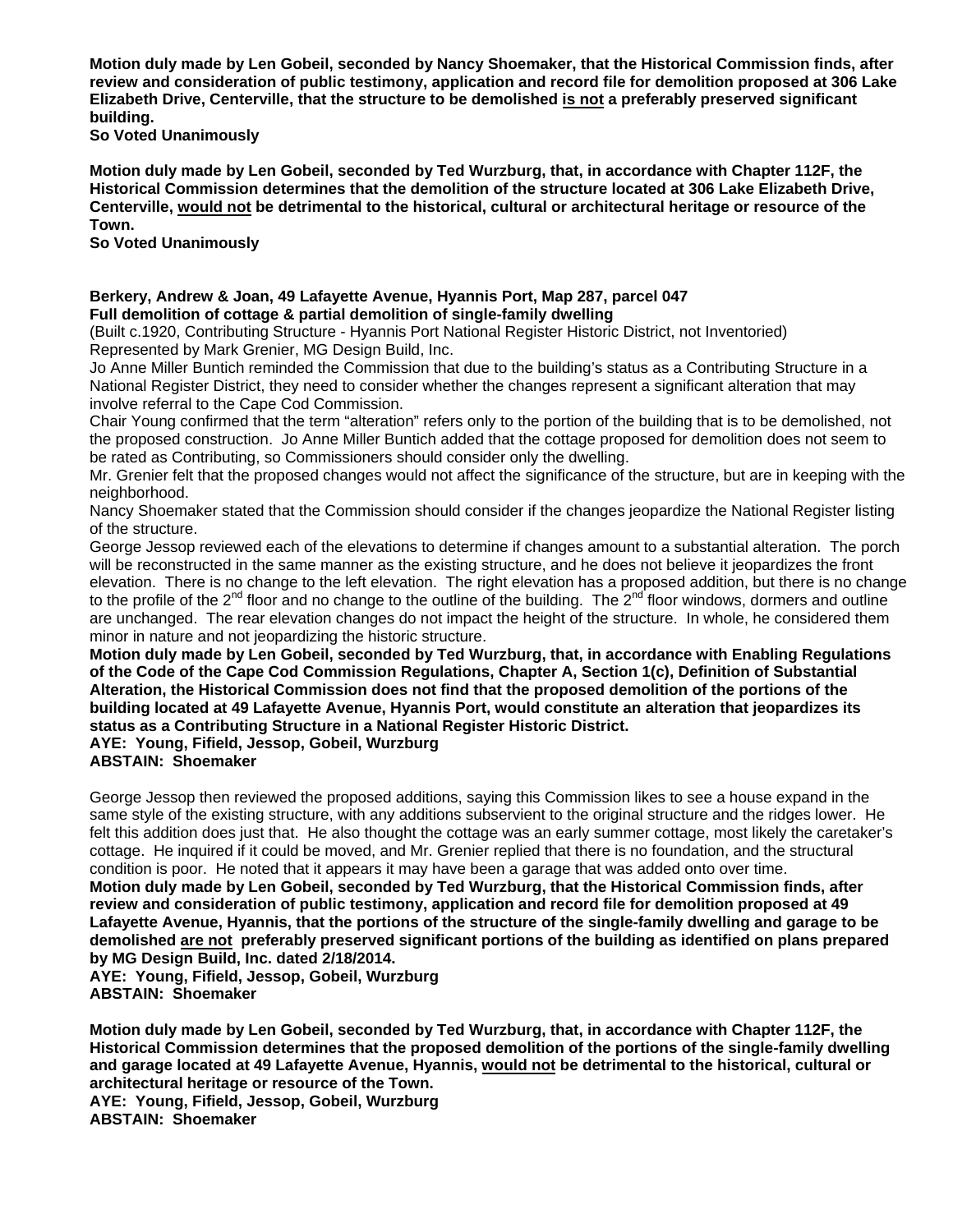## **NOTE: The following application was taken out of order on the Agenda**

#### **Hamblin, Seth, 611 Santuit-Newtown Road, Marstons Mills, Map 029, Parcel 007-001 Full demolition of entire single-family dwelling and detached barn**

(Built 1836, Inventoried)

Represented by Attorney Ben Losordo and David Hamblin

Chair Young read into the record a letter of opposition to the demolition from the Marstons Mills Historical Society. Mr. Hamblin informed the Commission that he would like to preserve the land for open space and move the house down the road to his uncle's property, and he has received a quote from Bob Hayden regarding the move. Chair Young asked if this would include both the house and the barn, and Mr. Hamblin replied just the house, as the barn is in poor condition.

Jo Anne Miller Buntich noted that the Commission does not have this narrative in the file. George Jessop stated that the Commission has been given a proposal to save the house, and voting to impose the demolition delay could give the applicant time to explore options and come back to the Commission with a new application. Laurie Young added that a new application to relocate the building may allow the Commission to lift the demolition delay.

Mr. Hamblin stated that pieces of the existing house were moved here to form what is seen today, and he added that a potential buyer is interested in the land for grazing horses, but does not want the house.

Chair Young opened the discussion to public comment

Sue Davenport Johnson stated that she has lived in Marstons Mills for 30 years and presently works with CapeAbilities which owns a farm in the area and is working to restore its historic building there. She asked what will happen to the land and if a condition could be attached to prohibit any development there. Laurie Young responded that this was not within the Commission's purview.

Bob Frazee of Marstons Mills noted that what the applicant is now proposing is preferable to demolition, however, he felt that a demolition delay should be imposed. As a fan of barns, he said he understands that they get neglected, but he hoped for a chance that the barn could be saved, and asked that the applicant look at it again.

Attorney Losordo pointed out that the owner is willing to work with any group that is interested in working with them, and they would talk with anyone interested in the barn. Doug Hamblin added that the property abuts conservation land, and if the Town is interested, he would welcome a conversation.

**Motion duly made by Len Gobeil, seconded by Ted Wurzburg, that the Historical Commission finds, after review and consideration of public testimony, application and record file for demolition of single-family dwelling and barn proposed at 611 Santuit-Newtown Road, Marstons Mills, that the structures are preferably preserved significant buildings.** 

**So Voted Unanimously** 

**Motion duly made by Len Gobeil, seconded by Ted Wurzburg, that, in accordance with Chapter 112G, the Historical Commission determines that the demolition of the single-family dwelling and barn would be detrimental to the historical, cultural or architectural heritage or resource of the Town. So Voted Unanimously** 

# **Guarco, Brian & Anne, 163 Estey Avenue, Hyannis, Map 306, Parcel 197 Full demolition of single -family dwelling & garage**

(Built 1920, Not Inventoried)

Represented by Contractor Richard Avery and Brian & Michael Guarco

Mr. Avery stated that the original owner, Michael Guarco, is present and, according to his knowledge, the house was built in the 1940s. He felt the house has no significance, historical or architectural, nor is the existing structure in keeping with the neighborhood. Mr. Avery explained that the owner originally looked into renovating the house, but found this was not feasible.

**Motion duly made by Len Gobeil, seconded by Nancy Shoemaker, that the Historical Commission finds, after review and consideration of public testimony, application and record file for demolition proposed at 163 Estey Avenue, Hyannis, that the structures to be demolished are not preferably preserved significant buildings. So Voted Unanimously** 

**Motion duly made by Len Gobeil, seconded by Nancy Shoemaker, that, in accordance with Chapter 112F, the Historical Commission determines that the demolition of the single-family dwelling and garage located at 163 Estey Avenue, Hyannis, would not be detrimental to the historical, cultural or architectural heritage or resource of the Town.** 

**So Voted Unanimously**